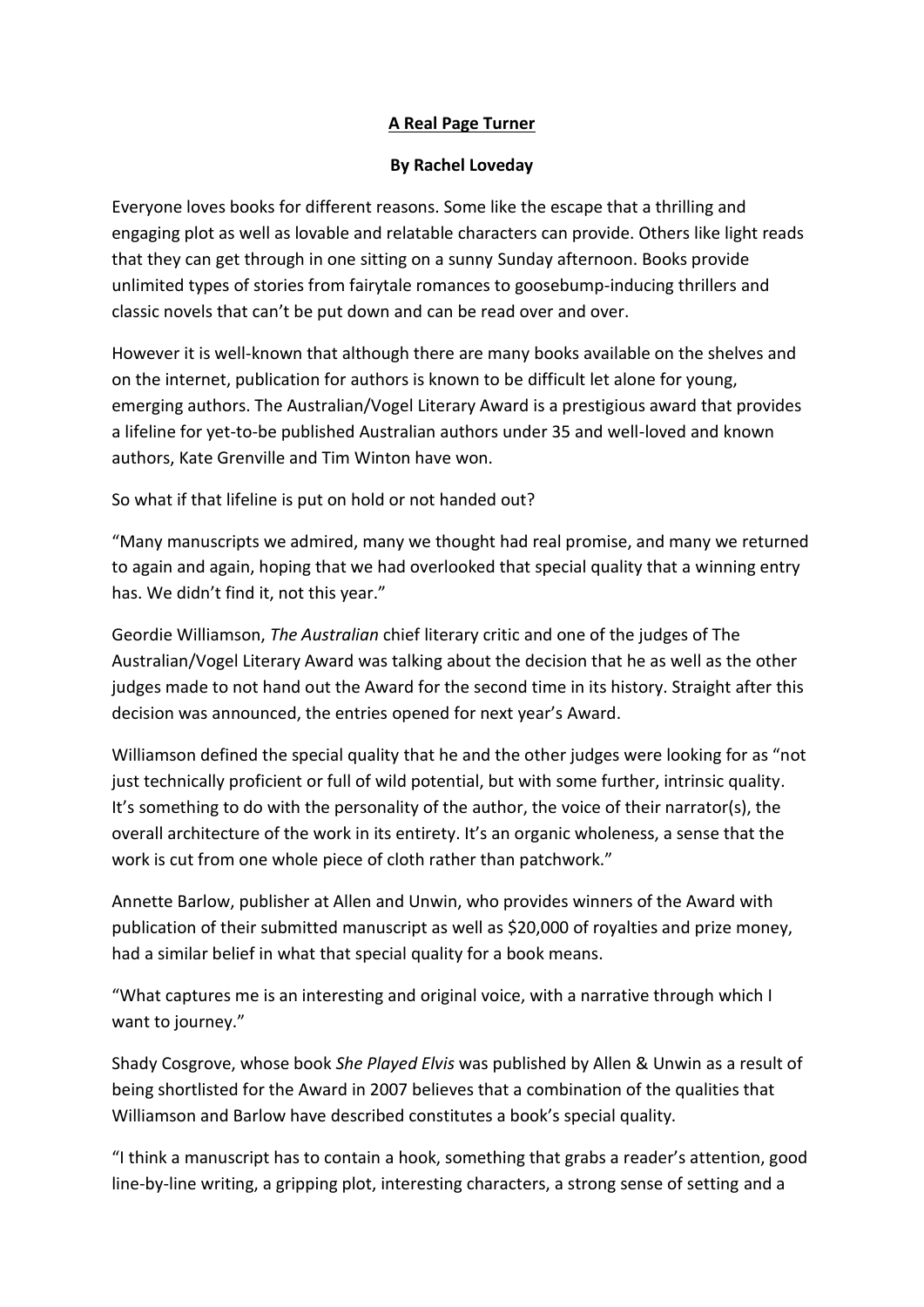structure that makes sense to the story being told. As well as a controlled writing style and sense of dramatic tension."

That missing special quality was only one half of the judges' decision to not hand out the Award, however it did lead to the other half that made the decision whole. The other half of the decision was a desire to not compromise the Award by picking a winner just for the sake of it and disappointing the readers.

"Compromise is the dirty word that haunts all prize juries. It means that none of us wanted this book win, but each of us we wanted our book to win so much that we disagreed totally. Hence a win for the polite, blameless, perhaps mediocre book that no-one hates (and conversely, that no-one really loves)." Williamson said.

Barlow agreed with Williamson and the judges' decision not to compromise the integrity of the Award by just picking a winner for the sake of it, that doing so would disservice readers.

"It would do the award a disservice to pick a winner just because everyone expected a winner to be published. The Australian/Vogel Literary Award has launched some very high quality writers and we believe there's a standard to which we must adhere to in order that the readers will continue to believe the winner, whatever it is, will be worthwhile their purchasing." Barlow said.

Cosgrove also agreed, saying that the writers need to have trust in the Award.

"I think it's important for writers to trust that the Vogel Award is committed to finding the best work for emerging authors and to know that they won't put something forward for the prize if they don't think it's worthy."

Despite the judge, publisher and shortlister agreeing with the decision, it has received mixed reviews from Ashleigh Kelman, Darcy Tranter-Cook and Aideen Weingarth, interns at the South Coast Writers Centre and authors that are yet to have published manuscripts themselves. Kelman is concerned with this decision and worries of what will happen if the judges come to this conclusion this time next year.

"I can understand that the panel is tasked with finding the best stories ever, but it also seems like they are this huge obstacle now. What will they do next year if they can't find a winner again? Do we just rein it in that nobody is ever going to be good enough and cast aside all other stories? Would it be such a big loss to accept a manuscript with few faults as worthy of an award?"

Weingarth believes that the decision will push authors further as it is clear that there are high expectations from the judges and from the publishing industry.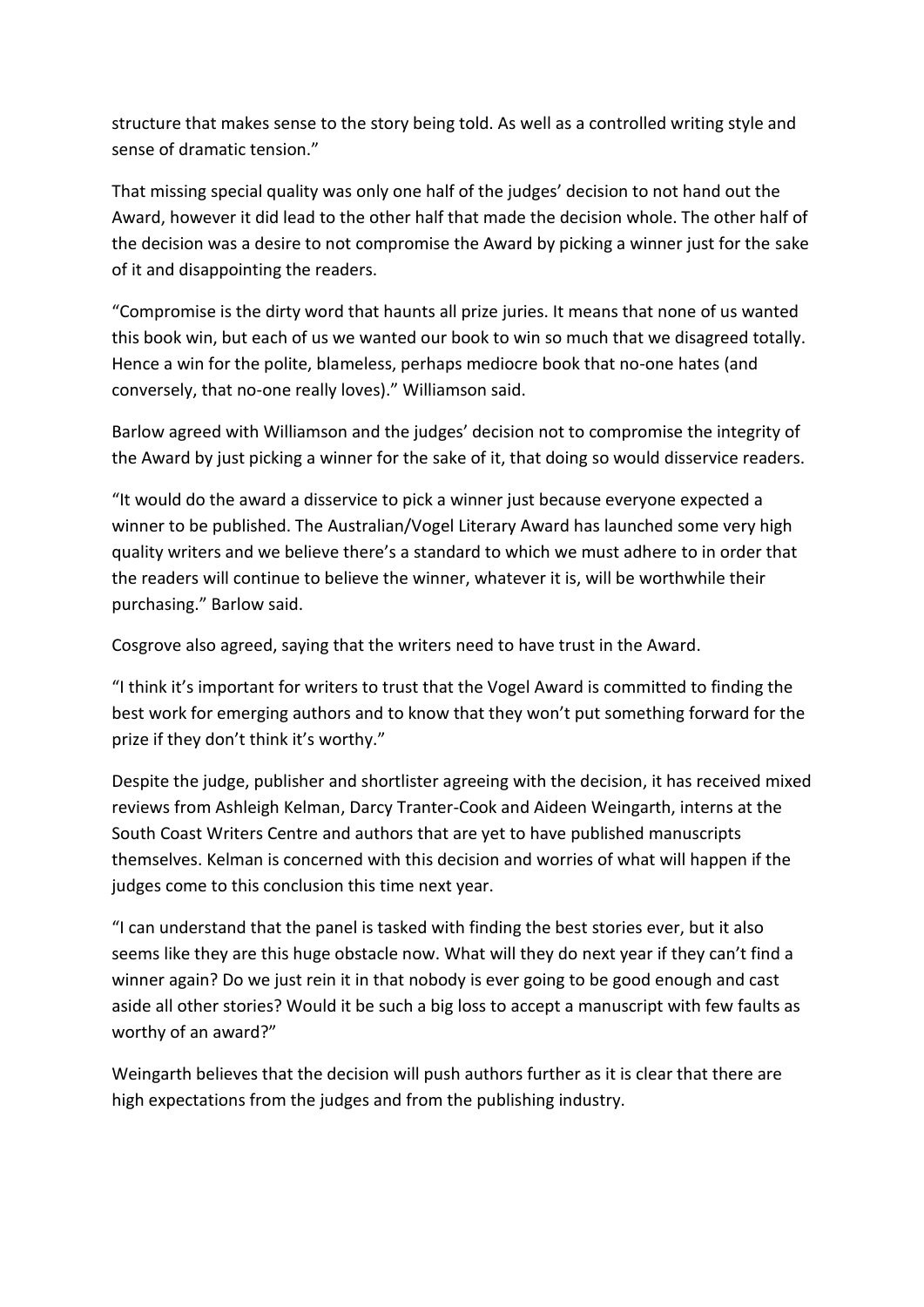"I think the amount of attention this decision received indicates an ongoing interest in the award and the publishing industry, and if anything it would probably push writers interested in submitting to work harder and realise there is a certain expectation from the judges."

Tranter-Cook found the decision depressing although agreed that the Award needs to keep its prestige.

"It is rather depressing that out of what must have been a large amount of entries, there was not one that was worth awarding the prize. I suppose on the other hand it is good to see that they only award it to the best of the best, it keeps the award prestigious and maintain its reputation."

Only the judges will know what other positive qualities that the large amount of manuscripts that were submitted had. However Kelman and Tranter-Cook raised the issue of the surprise that out of the large amount of manuscripts, there was not a worthy winner that should be published. This raises the question of what does make a book publishable and therefore a good read.

As a publisher, Barlow believes that the craft and structure to a book makes it a good read as well as an interesting voice and narrative.

"(If a book is a good read) it has an interesting way of using language, complex plots, subplots and multilayered thematic levels with characters you want to read about. A writer who is clearly in command of his or her material and is a storyteller to boot."

Tranter-Cook, Kelman and Weingarth although value a book that is crafted and structured well, they also appreciate being able to be drawn into its story.

"The characters, setting, plot—everything needs to be fleshed out to the point that you forget you're reading something someone has written and just enjoy being taken in by the story." Tranter-Cook said.

"If I can enjoy a story for what it says and how it says it, without thinking about craft or how something looks, then it's a pretty good read." Kelman said.

"I find that I connect most to character development in conjunction with a well-planned, creative plot. Plot holes irk me to no end! But it's the books that surprise me that I consider great, such as The Book Thief by Markus Zusak or Dune by Frank Herbert. The Book Thief is told through an incredibly original and unusual plot device that I was not expecting and it was a gripping read. Dune was very much a setting-driven novel and by far one of the best things I have ever had the pleasure to read." Weingarth said.

Despite the competition that books face in regards to the free access of several channels and programs that television offers and the visual plot that movies provide, they have